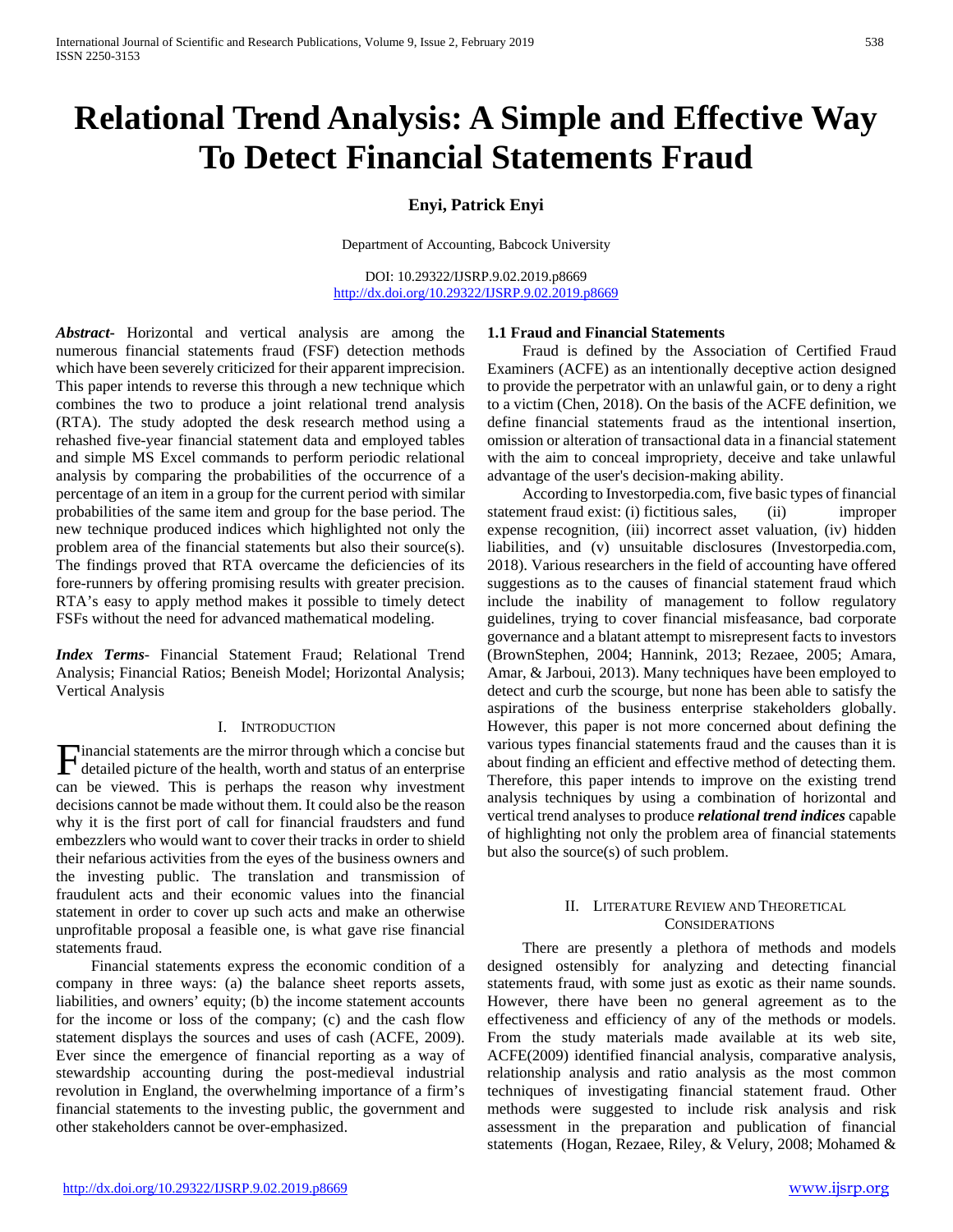Handley-Schachelor, 2014; Seow, 2009). Johnson, Jamal and Berryman (1995) suggested the use of standard management framing style for suspicious transactions as a method of detecting financial statements fraud (FSF) as against multiple representations which is less effective (Johnson, Jamal, & Berryman, 1995).

## **2.1 Financial Analysis method**

 Financial analysis techniques can help investigators discover and examine unexpected relationships in financial information. These analytical procedures are based on the premise that relatively stable relationships exist among economic events in the absence of conditions to the contrary. Unexpected deviations in relationships most likely indicate errors, but also might indicate illegal acts or fraud. Therefore, deviations in expected relationships should warrant further investigation to determine the exact cause (ACFE, 2009). Financial analysis is also supported by a number of authors who employed data mining techniques with advanced mathematical models such as decision trees, neural networks and Bayesian belief networks with significant results (Kirkos, Spathis, & Manolopoulos, 2007). FSF is not only perpetrated with numbers, wrongly disclosed information can also mislead the reader, this is perhaps the reason for involving text mining and linguistic credibility in FSF investigation (Humpherys, Moffitt, Burns, Burgoon, & Felix, 2011; Gupta & Gill, 2012).

 Analytical procedures are used to detect and examine relationships of financial information that do not appear reasonable such as: differences that are not expected, the absence of differences that are expected, potential errors, potential fraud and illegal acts, as well as other unusual or non-recurring transactions or events. The analytical techniques assist with the first steps in the fraud investigation process (ACFE, 2009; Kirkos, Spathis, & Manolopoulos, 2007; Humpherys, Moffitt, Burns, Burgoon, & Felix, 2011). Contributing to this debate, one of the Big Four prescribes that financial statement fraud investigation process should begin with determining areas of operations in identifying potential fraud schemes, noting red flags associated with the identified schemes, building effective audit steps to search for indicators and conducting further inquiry to validate the detection or suspicion of the red flag (PriceWaterhouseCoopers, 2004).

# **2.2 Comparative Techniques and Financial Relationship Analysis**

 ACFE (2009) also suggested the use of Comparative Techniques to help identify the relationships among the financial data that do not appear reasonable. The procedure includes: (i) comparison of current period information with similar information from prior periods, since prior period amounts are assumed to be the expectation for the current period. A modification of this comparison is the incremental approach whereby prior period numbers are adjusted for known changes, such as significant purchases or sales of assets and changes in lines and volumes of business; (ii) comparison of current period information with budgets or forecasts which should include adjustments for expected unusual transactions and events; (iii) study of relationships among elements of information since certain accounts vary in relation to others, both within a financial

statement and across financial statements; (iv) study of relationships of financial information with the appropriate nonfinancial information as non-financial measures are normally generated from an outside source; (v) comparison of information with similar information from the industry in which the organization operates because industry averages are reliable in stable industries; and (vi) comparison of information with similar information from other organizational units. A company with several stores might compare one store with another store, using one of the stores as a model. The "model" store should be sufficiently audited to provide assurance that it is an appropriate standard (Institute of Internal Auditors, 2001).

 The third technique advocated by ACFE (2009) is the use of Financial Relationships analysis. This technique is primarily based on the understanding of general relationships between certain financial statement balances to enable identification of relationships that appear unusual. For instance, how would increase in sales trigger a response in the cost of sales, or sales commission expense? ACFE (2009) maintain that the foundation of financial analysis lies on how these questions are answered.

### **2.3 Financial Ratios and Beneish Model**

 The use of financial ratios is undoubtedly the oldest and still the most prefer tool for financial statement analysis which was also prescribed by ACFE (2009) as a means of analyzing financial statements for consistency. Financial ratios measure the relationship between the figures on two different financial statements. It can be very useful in detecting red flags for a fraud examination as well as understanding a company's financial health (Roxas, 2011; Koornhof, 2000). It is used as a means of rationalizing FSF in government financial reporting (Stalebrink & Sacco, 2007). It is an effective tool for customer drive and performance evaluation in the banking sector (Green & Reinstein, 2004). It facilitates financial data analysis (Persons, 2011); and have been used as a means of comparing FSF in Europe with FSF in the United States (Brennan & McGrath, 2007). Financial ratios are also involved when analyzing evolutionary financial statements fraud (Zhou & Kapoor, 2011). It is also employed when using Statistical and Machine Learning Algorithm to analyse financial statements (Perols, 2011); and for detecting misrepresentations in a financial statement (Ilter, 2014). Financial ratios are also used by financial analysts to compare the strengths and weaknesses of companies of interest (Lan, 2012; Gropelli & Ehsan, 2000).

 Another innovative method advocated by Investorpedia.com (2018) for financial statement analysis is the use of the Beneish model. The Beneish Model is a mathematical model which evaluates eight ratios to determine the likelihood of earnings manipulation. Asset quality, depreciation, gross margin, leverage and other variables are factored into the analysis. Combining the variables into the model, an M-score is calculated; a value greater than -2.22 warrants further investigation as the firm may be manipulating its earnings while an M-score less than -2.22 suggests that the company is not a manipulator(cite).

 The major problem with the Beneish Model and all other ratio-related strategies is that the full picture of the statement's situation can only be relied upon as long as the results are comparable to the industry and to the specific firm's historical average. Another important setback for these enumerated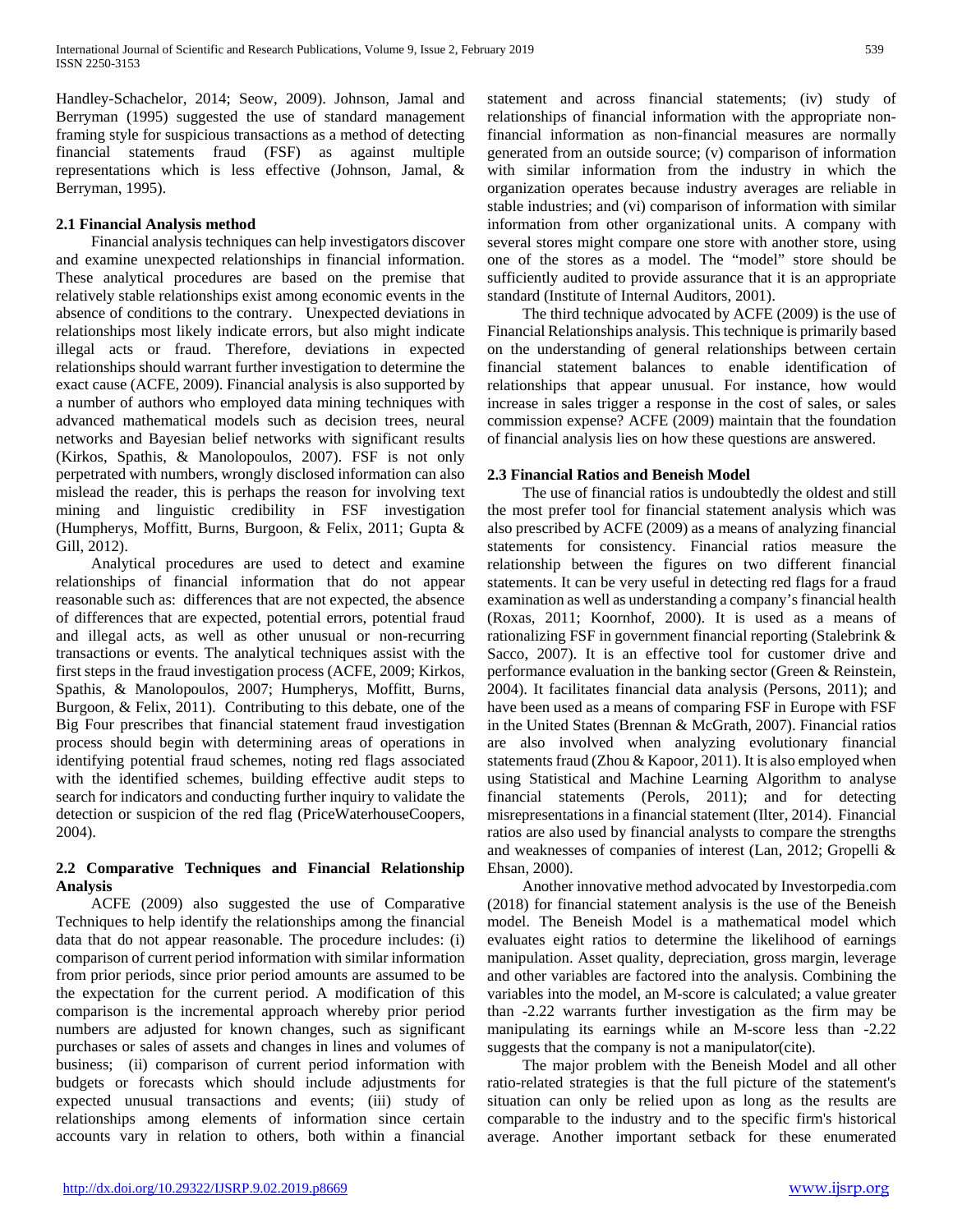techniques is that they lack the required precision to identify the exact problem spots on the suspected financial statements as most came as a result of mere academic inquiry devoid of any industrial impact as in the use of academic literature analysis (Hogan, Rezaee, Riley, & Velury, 2008); or the use of text mining (Gupta & Gill, 2012); or the employment of machine learning algorithm (Perols, 2011). In other words, most researchers prefer to employ the rhetoric of guess work to actually unravelling the truth. This brings us back to an old neglected but potentially reliable alternative in the form trend analysis.

#### **2.4 Trend Analysis**

 Trends are discernible patterns through which we evaluate the consistency of occurrence of transactions, economic and natural events and phenomena. Trend analysis is perhaps one of the oldest transactional discrepancy spotting method. It is a technique used to predict the future path of transactional movements based on the observed past movements. According to WebFinance, Inc (n.d.), trend analysis tries to predict a trend like a bull market run and ride that trend until data suggests a trend reversal as in stock market transaction (WebFinance, Inc., n.d). Trend analysis attempts to spot a pattern and could be used to estimate uncertain events in the past (Immerwahr, 2004). In project management, trend analysis is a mathematical technique that uses historical results to predict future outcomes. It achieves this by tracking variances in cost and schedule performance which inadvertently acts as the quality control tool (PMBOK, 1997).

Trend analysis might mean different things to differing professional groups. In statistics, trend analysis often refers to techniques for extracting an underlying pattern of behavior in a time series which would otherwise be partly or nearly completely hidden by noise. In accounting, trend analysis is also known as horizontal analysis and it is used to analyse financial statements to show changes in the amounts of corresponding accounting items over a period of time (Accounting for Management.Org, n.d). ACFE (2009) identifies two types of trend analysis - horizontal and vertical analyses; and defines horizontal analysis as a technique for analyzing the percentage change in individual financial statement items from one year to the next. Using the first period in the analysis as the base, the changes in the subsequent periods are computed as a percentage of the base period. If more than two periods are presented, each period's changes are computed as a percentage of the preceding period. The resulting percentages are then studied in detail. Vertical analysis on the other hand, emphasizes the relationship of statement items within each accounting period. (ACFE, 2009).

#### **2.5 Relational Trend Analysis**

 Relational trend analysis combines both the horizontal and vertical analyses and introduces indices and group means to identify incongruent relationships. Relational Trend Analysis is precipitated on the belief that financial transactions are expected to follow a consistently improving pattern over the years based on the adopted accounting policies, and a negative departure from this expectation will be viewed as a sign that an untoward occurrence must have transpired.

 Modern accounting investigations use **relational trend analysis** because it is more informative to show the changes in the ratios of the current year in relation to the base or previous year.

To determine the ratios, the item of income or expenditure on focus is divided by either the total amount under the group of that item or by the accounting measure in focus such as gross operating margin, net profit before tax or shareholders' funds, etc. When the required accounting ratios are computed, the trend or horizontal analysis can then be performed by determining the percentage change of the current year figures on the previous or base year figures. These change statistics are then grossed to determine whether there are radical departures from the previous period transactions and what area of the transactions should be probed for details (Enyi, 2019). The formula to determine the percentage change is given as:

$$
\% \text{ Change} = \frac{CYR - PYR}{PYR}
$$
  
(1)

 For a multi-period, the trend analysis changes to reflect the step by step periodic approach. The formula for the percentage change in a multi-period trend analysis for each year of the years under consideration is given as:

% Change<sub>t</sub> = 
$$
\frac{YtR - Y0R}{Y0R}
$$
  
(2)

Where,

$$
CYP = Current year ratioPYR = Previous year ratio
$$

 $Y_tR = Year$  t ratio

 $Y_0R =$  Base year ratio

 However, a further refinement to these formulas showed that better deductive information can be obtained by modifying formulas (1) and (2) to reflect the relational changes between the base year transactions and the current year's and showing the changes between the base year relational figures and the current year relational figures. This, as will be seen later produces a true comparative analysis. The new refined formulas are given as:

$$
TR = \frac{100CYIA}{CYgT}
$$
  
(3)  
RC = BTR - CTR  
(4)

For multi-period analysis, the two formulas can be combined into one as follows:

$$
TRC = \frac{100BYiA}{BYgT} - \frac{100CYiAt}{CYgTt}
$$
  
(5)

Where,

 $TR = Transactical relationship$ 

RC = Relational change

TRC = Transactional relationship change

 $CYiA = Current year$  item amount (item as a part of a transaction group)

 $CYgT = Current year transaction group total$ 

BYiA = Base year item amount (item as a part of a transaction group)

 $BYgT = Base year$  transaction group total

 $CYiA_t = Year 't'$  item amount (item as a part of a transaction group)

 $CYgT_t = Year 't'$  transaction group total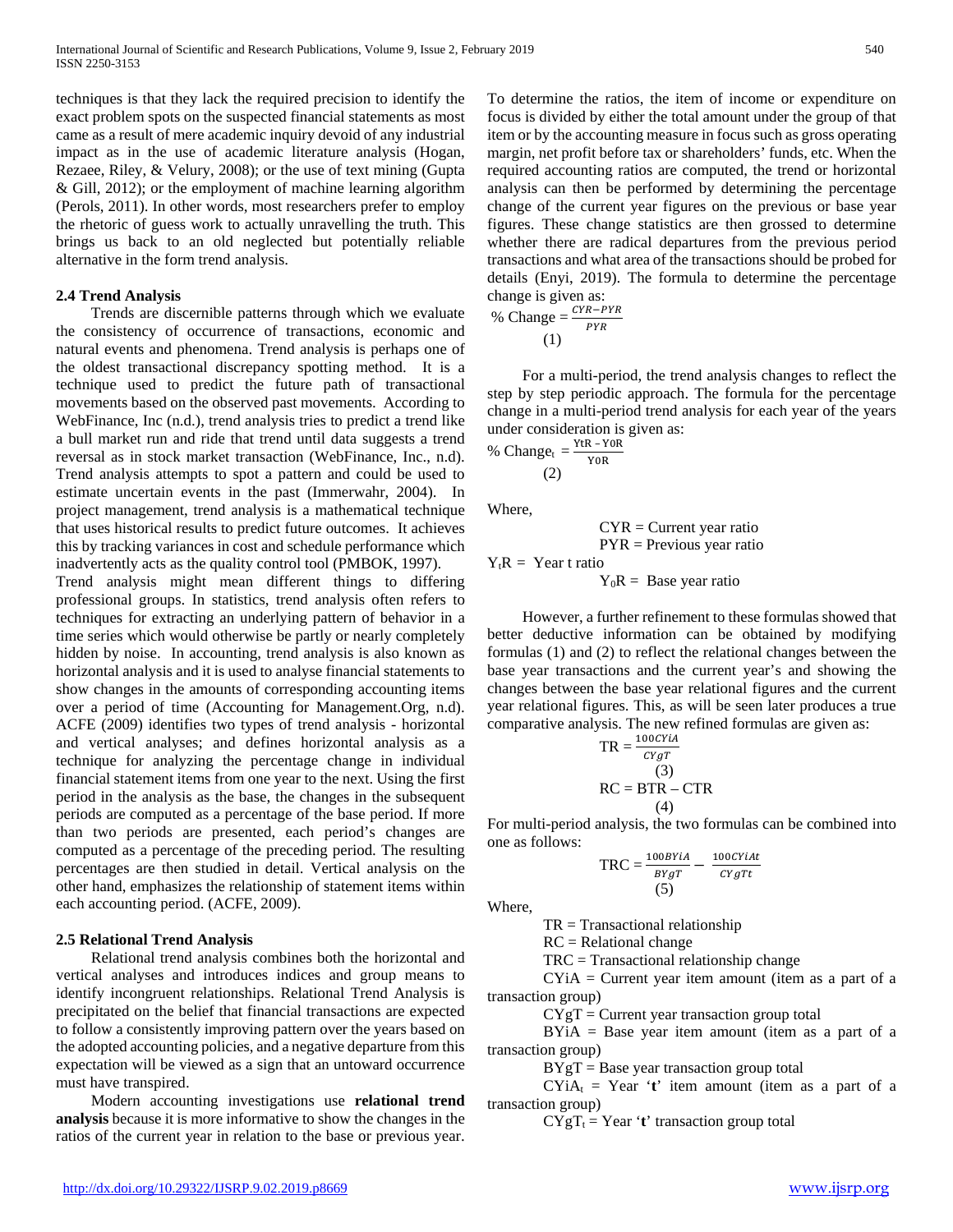*t* counts from 1 to n, where n is the number of periods under review minus the base year.

#### III. METHODOLOGY

 The study adopted the desk research method using a rehashed five-year financial statement data extracted from a case study firm which true identity was obscured for security and ethical reasons. Using tables and simple MS Excel commands, the relational analysis was performed by comparing the probabilities of the occurrence of a percentage of an item in a group for the current period with similar probabilities of the same item and group for the base period. The differences are then grossed up vertically to produce the group relational trend means.

#### IV. RESULTS/FINDINGS

 The financial statements on table 1 and the relational analysis on table 2 were used as an example to illustrate the use of relational trend analysis in FSF investigations.

#### **4.1 Points to note on the data and the analysis**

 The financial statement follows the format of normal financial statements. The first segment deals with the balance sheet items while the income statement, breakdown of the current assets, and the profit appropriation sections follow in that order. The statement contains five years (accounting periods) transactional information which were expected to be consistent in both policy and financial regulation application for all the periods under consideration.

#### **4.2 Interpretation of the Trend Figures**

 Table 1 holds the figures extracted from our case company's financial statements for five years. Table 2 uses formulas (3) and (4) enunciated earlier in 2.5 to produce the transactional relationships and their level of changes from the base year. The transactional relationship is arrived at by dividing the individual item transaction amount with the total of that group of transactions for the period under consideration. The information is in two groups, the transactional relationship on the right and the changes from the base year on the left.

 The main information required is given by each transactional group's *trend mean*, while the individual item detail is shown above the trend mean. A clean slate is given to the period with a zero trend mean for that transaction group. That simply means that no irregularity is present in that transaction group for that period. On the other hand, a non-zero trend mean indicates that the transaction group is suspect and should be investigated further.

#### V. DISCUSSIONS

 From the result of the analysis in table 2, all the balance sheet (statement of financial position) items seemed to have passed the relational litmus test for all the periods under scrutiny, implying that all the balance sheet items for subsequent years were treated with consistency and are in conformity with extant regulations and the accounting policies applied in the base year. However, this is not so for the Income Statement expense analysis which indicates

that the 2015 accounting period has a question mark under the Admin Cost Analysis with a trend mean of 1.0. A closer look at the components of the group revealed that though the Marketing Expenses had a cost saving of 0.3 trend index, the General/Admin Costs (GAC) rose inexplicably by 1.3 trend index. A further look at the transactional relationship for the GAC informs that only the item's expenditure for the 2015 period was as high as 9.8 while other periods including the base period averaged 8.6. This is a strong evidence that something out of the ordinary happened to the GAC expenses for 2015 and should be subjected to further investigation.

 Just as the case with the GAC for 2015, the Cost of Goods Sold (CGS) for 2018 deserves further scrutiny because while the previous three years showed efficiency with quality reductions in their CGS trend indices, the 2018 showed a sharp increase in CGS trend index from -1.1 to 1.5 (a 2.6 index point increase).

 While increase in trend index point could be a source of concern for expenditure and costs, it is the other way round for income. Because the income analysis combines turnover with the profitability measurements thereon, the trend mean is not expected to have zero values, but a progressive firm should be capable of maintaining a positive income trend means for all periods. A look at the Income Analysis also confirms that the 2015 accounting period is indeed a problem spot. While other periods, aside the base year 2014, recorded positive trend mean index in accordance with their profitability, only the 2015 accounting period recorded a negative trend mean index, thereby making a case for proper investigation to unearth the root cause.

#### VI. ASSUMPTIONS OF RELATIONAL TREND ANALYSIS

 To effectively apply the relational trend analysis to forensic investigations in accounting, the following assumptions must be borne in mind (Enyi, 2019):

- a) The base year transactions are assumed to be correct and conforms with the firm's corporate objectives, consistent with the firm's accounting policies and complies with government regulatory requirements;
- b) All periods transactions emanate or arise from the ordinary or normal business for which the firm is established, and that all extraordinary items are duly disclosed as such in the financial statements;
- c) There was no alteration to reporting period and accounting policies were consistently applied to all periods and that changes arising thereon have been duly adjusted in the financial statements under consideration.

#### VII. CONCLUSION

 The paper looked at the theories and techniques employed in financial statements analysis and highlighted areas of strengths and weaknesses for each. An attempt to use a new method called relational trend analysis to improve the deficiencies of forerunners shows promising results as the computed trends highlighted problem spots with the required precision. With this easy to apply solution it is now possible to timely detect financial statements frauds without the need for advanced mathematical modeling.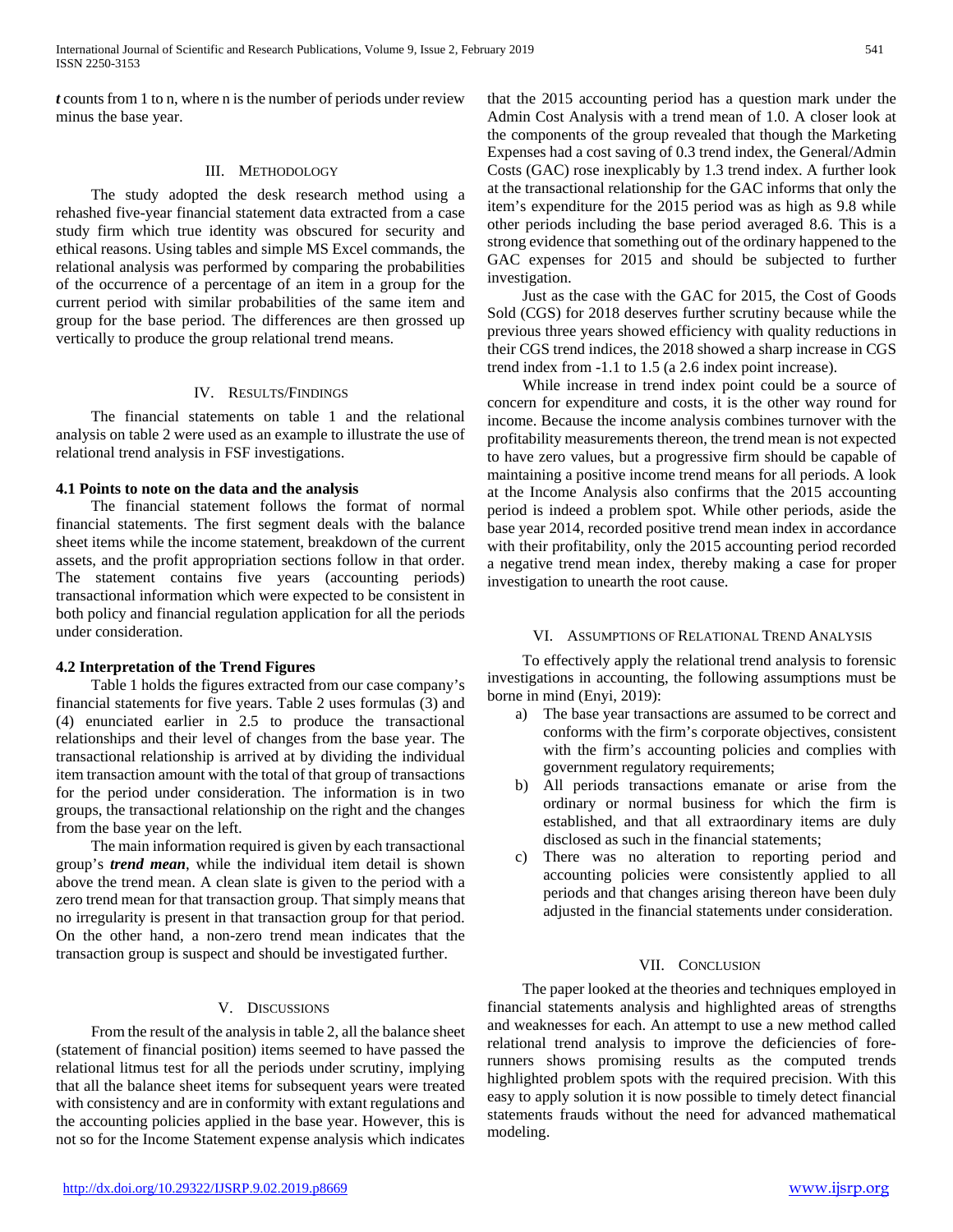#### VIII. FUTURE RESEARCH

 This research was carried out on the data extracted from a non-manufacturing company, it is recommended that further research on this method of financial statements fraud analysis and detection be carried on other types of companies such as manufacturing, construction and service companies to further validate the findings of this research.

#### **REFERENCES**

- [1] Accounting for Management.Org. (n.d). *Accounting For Management*. Retrieved January 20, 2019, from Accounting for Management.Org: https://www.accountingformanagement.org/horizontal-analysis-offinancial-statements/
- [2] ACFE. (2009, June 1). *Fiancial Statement Fraud*. Retrieved January 26, 2019, from Association of Certified Forensic Examiners: https://www.acfe.com/uploadedFiles/Shared\_Content/Products/Self-Study\_CPE/Financial-Statement-Fraud-2009-Chapter-Excerpt.pdf.
- [3] Amara, I., Amar, A. B., & Jarboui, A. (2013). Detection of Fraud in Financial Statements: French Companies as a Case Study. *International Journal of Academic Research in Accounting, Finance and Management Sciences, 3*(3), 40-51. Retrieved 1 26, 2019, from http://hrmars.com/admin/pics/1862.pdf
- [4] Brennan, N., & McGrath, M. (2007). Financial Statement Fraud: Some Lessons from US and European Case Studies. *Australian Accounting Review, 17*(42), 49-61. Retrieved 1 26, 2019, from http://onlinelibrary.wiley.com/doi/10.1111/j.1835-2561.2007.tb00443.x/full
- [5] BrownStephen. (2004). Fraudulent Financial Statements. *CFA Institute Magazine, 15*(3), 60-61. Retrieved 1 26, 2019, from http://cfapubs.org/doi/abs/10.2469/cfm.v15.n3.2873
- [6] Chen, J. (2018, March 10). *Fraud*. Retrieved January 26, 2019, from Investorpedia Web site: https://www.investopedia.com/terms/f/fraud.asp
- [7] Enyi, E. P. (2019). Forensic Accounting Investigation: A Scientific Deductive Approach. In M. A. Mainoma, & G. E. Oyedokun, *Forensic Accounting Research Developments* (pp. 30-55). Lagos: Aaron & Hur Publishing.
- [8] Green, B. P., & Reinstein, A. (2004). Banking Industry Financial Statement Fraud and the Effects of Regulation Enforcement and Increased Public Scrutiny. *Research in Accounting Regulation, 17*, 87-106. Retrieved 1 26, 2019, from https://sciencedirect.com/science/article/pii/s1052045704170057
- [9] Gropelli, A. A., & Ehsan, N. (2000). *Finance.* New York: Barons Educational Series Inc.
- [10] Gupta, R., & Gill, N. S. (2012). Financial Statement Fraud Detection using Text Mining. *International Journal of Advanced Computer Science and Applications, 3*(12). Retrieved 1 26, 2019, from http://thesai.org/downloads/volume3no12/paper\_30 financial statement fraud detection using text mining.pdf
- [11] Hannink, L. (2013). Examining financial statement fraud: causes, warning signs, and the future. *International Journal of Economics and Accounting, 4*(3), 282-296. Retrieved 1 26, 2019, from https://inderscienceonline.com/doi/abs/10.1504/ijea.2013.055891
- [12] Hogan, C. E., Rezaee, Z., Riley, R. A., & Velury, U. (2008). Financial Statement Fraud: Insights from the Academic Literature. *Auditing-a Journal of Practice & Theory, 27*(2), 231-252. Retrieved 1 26, 2019, from http://aaajournals.org/doi/abs/10.2308/aud.2008.27.2.231
- [13] Humpherys, S. L., Moffitt, K., Burns, M. B., Burgoon, J. K., & Felix, W. F. (2011). Identification of fraudulent financial statements using linguistic credibility analysis. *Decision Support Systems, 50*(3), 585-594. Retrieved 1 26, 2019, from https://sciencedirect.com/science/article/pii/s0167923610001338
- [14] Ilter, C. (2014). Misrepresentation of financial statements: An accounting fraud case from Turkey. *Journal of Financial Crime, 21*(2), 215-225. Retrieved 1 26, 2019, from https://emeraldinsight.com/doi/abs/10.1108/jfc-04-2013-0028
- [15] Immerwahr, J. (2004). Public attitudes on higher education A trend analysis 1993-2003. *Public Agenda*.
- [16] Institute of Internal Auditors. (2001, January 5). Analysis and Evaluation. *Practice Advisory 2320-1*. The Institute of Internal Auditors.
- [17] Investorpedia.com. (2018, March 10). *Financial Statement Fraud*. Retrieved from Investorpedia Web site: https://www.investopedia.com/terms/f/fraud.asp/Financial-Statement-Fraud
- [18] Johnson, P. E., Jamal, K., & Berryman, R. G. (1995). Detecting Framing Effects in Financial Statements. *Contemporary Accounting Research, 12*(1), 85-105. Retrieved 1 26, 2019, from https://papers.ssrn.com/sol3/papers.cfm?abstract\_id=2502
- [19] Kirkos, E., Spathis, C., & Manolopoulos, Y. (2007). Data Mining techniques for the detection of fraudulent financial statements. *Expert Systems With Applications, 32*(4), 995-1003. Retrieved 1 26, 2019, from https://sciencedirect.com/science/article/pii/s0957417406000765
- [20] Koornhof, C. (2000). Red flagging as an indicator of financial statement fraud: The perspective of investors and lenders. *Meditari Accountancy Research, 8*(1), 69-93. Retrieved 1 26, 2019, from https://emeraldinsight.com/doi/pdf/10.1108/10222529200000005
- [21] Lan, Z. J. (2012). 16 Financial Ratios for Analysing a Company's Strengths and Weaknesses . *American Association of Individual Investors (AAII) Journal*, 18-22.
- [22] Last Name, F. M. (Year). Article Title. *Journal Title*, Pages From To.
- [23] Last Name, F. M. (Year). *Book Title.* City Name: Publisher Name.
- [24] Mohamed, N., & Handley-Schachelor, M. (2014). Financial Statement Fraud Risk Mechanisms and Strategies: The Case Studies of Malaysian Commercial Companies. *Procedia - Social and Behavioral Sciences, 145*, 321-329. Retrieved 1 26, 2019, from https://sciencedirect.com/science/article/pii/s1877042814038993
- [25] Perols, J. (2011). Financial Statement Fraud Detection: An Analysis of Statistical and Machine Learning Algorithms. *Auditing-a Journal of Practice & Theory, 30*(2), 19-50. Retrieved 1 26, 2019, from http://aaajournals.org/doi/abs/10.2308/ajpt-50009
- [26] Persons, O. S. (2011). Using Financial Statement Data To Identify Factors Associated With Fraudulent Financial Reporting. *Journal of Applied Business Research, 11*(3), 38-46. Retrieved 1 26, 2019, from https://cluteinstitute.com/ojs/index.php/jabr/article/view/5858
- [27] PMBOK. (1997). Project Management. In PMI, *Project Management Book of Knowledge* (p. 334). PMI.
- [28] PriceWaterhouseCoopers. (2004). The Emerging Role of Internal Audit in Mitigating Fraud and Reputation Risks. *Internal Audit Services*. PriceWaterhouseCoopers.
- [29] Rezaee, Z. (2005). Causes, consequences, and deterence of financial statement fraud. *Critical Perspectives on Accounting, 16*(3), 277-298. Retrieved 1 26, 2019, from https://sciencedirect.com/science/article/pii/s1045235403000728
- [30] Roxas, M. L. (2011). Financial Statement Fraud Detection Using Ratio and Digital Analysis. *Journal of Leadership, Accountability, and Ethics, 8*(4), 56- 66. Retrieved 1 26, 2019, from http://nabusinesspress.com/jlae/roxas84web.pdf
- [31] Seow, J. L. (2009). Cue Usage in Financial Statement Fraud Risk Assessments: Effects of Technical Knowledge and Decision Aid Use. *Accounting and Finance, 49*(1), 183-205. Retrieved 1 26, 2019, from http://onlinelibrary.wiley.com/doi/10.1111/j.1467- 629x.2008.00268.x/abstract
- [32] Stalebrink, O. J., & Sacco, J. F. (2007). Rationalization of financial statement fraud in government: An Austrian perspective. *Critical Perspectives on Accounting, 18*(4), 489-507. Retrieved 1 26, 2019, from https://sciencedirect.com/science/article/pii/s1045235406000190
- [33] WebFinance, Inc. (n.d). *Investor TA: Trend Analysis definition - a comparative analysis of company's financial ratios over time*. Retrieved January 27, 2019, from WebFinance, Inc.: http://www.webfinance.com/Investor-TA
- [34] Zhou, W., & Kapoor, G. (2011). Detecting evolutionary financial statement fraud. *Decision Support Systems, 50*(3), 570-575. Retrieved 1 26, 2019, from https://sciencedirect.com/science/article/pii/s0167923610001314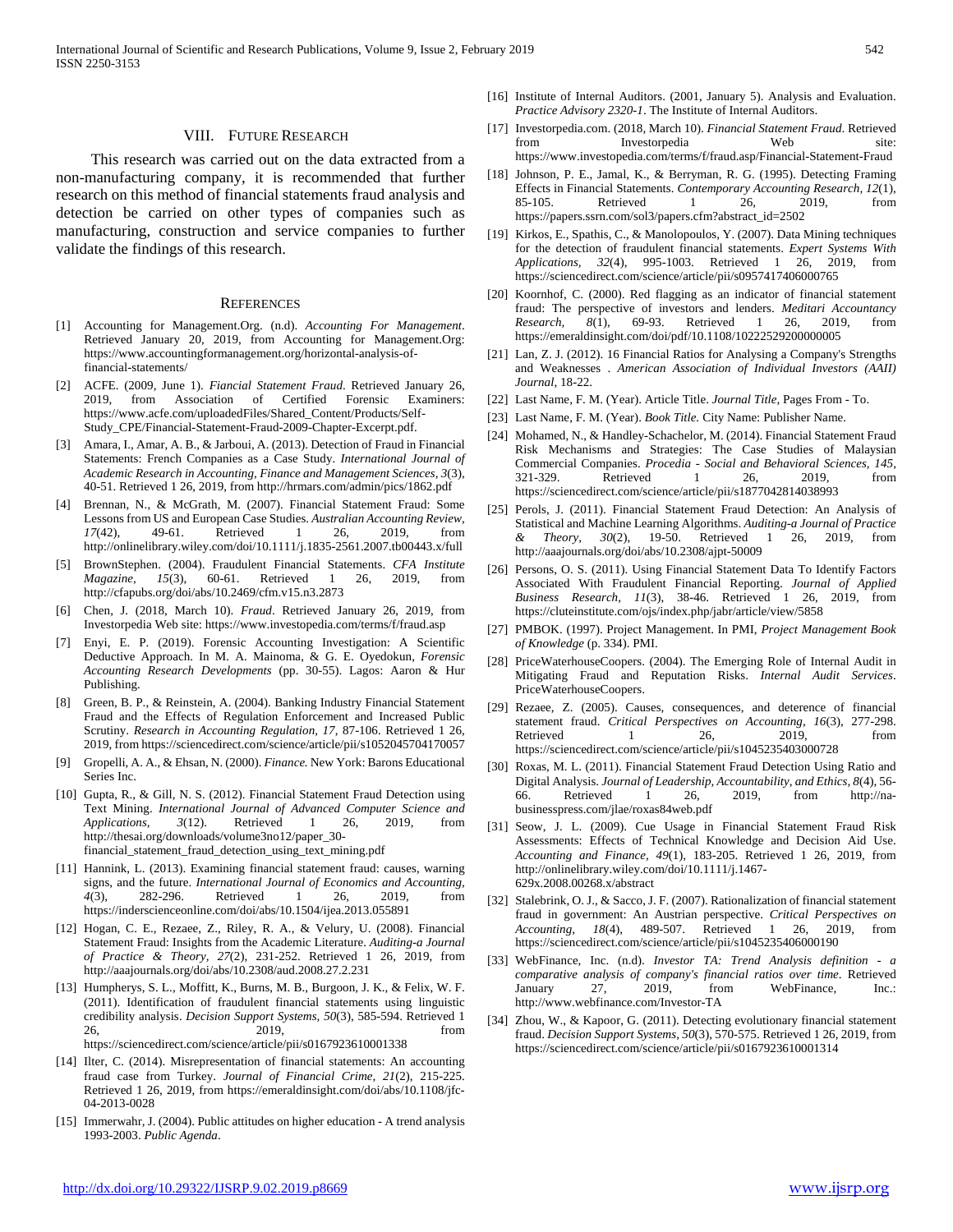#### **AUTHORS**

**First Author** – Enyi Patrick Enyi, Ph.D, FCA, FNAA, FCFIP, MBA, Babcock University, Ilishan-Remo, Ogun State, 121103, Nigeria, e.p.enyi@gmail.com, +234 806 961 9343

### Tables

# **Table 1: BrainTech Ltd., five years financial statements**

| <b>Statements of Financial Position</b>  |                |               |               |                |               |
|------------------------------------------|----------------|---------------|---------------|----------------|---------------|
|                                          | <u>2014</u>    | <u>2015</u>   | 2016          | 2017           | 2018          |
|                                          | '000           | '000          | '000          | 000            | '000'         |
| <b>Assets</b>                            |                |               |               |                |               |
| <b>Current Assets</b>                    | 750000         | 733000        | 807500        | 802000         | 795800        |
| <b>Fixed Assets</b>                      | 195000         | 307000        | 302000        | 311000         | 305800        |
| Investments                              | 544500         | 570000        | 531000        | 585000         | 593400        |
| <b>Intangible Assets</b>                 | 150000         | 150000        | <u>175000</u> | 175000         | 175000        |
| <b>Total Assets</b>                      | <u>1639500</u> | 1760000       | 1815500       | 1873000        | 1870000       |
| Liabilities                              |                |               |               |                |               |
| <b>Current Liabilities</b>               | 310000         | 343000        | 334160        | 372130         | 335540        |
| Long-Term Liabilities                    | 200000         | 300000        | 300000        | 300000         | 300000        |
| <b>Total Liabilities</b>                 | 510000         | 643000        | 634160        | 672130         | 635540        |
| Shareholders' Equity:                    |                |               |               |                |               |
| Ordinary Shares @ N1 par value           | 600000         | 600000        | 600000        | 600000         | 600000        |
| Reserves                                 | 150000         | 200000        | 220000        | 245000         | 275000        |
| <b>Retained Earnings</b>                 | 279500         | 217000        | 261340        | 255870         | 259460        |
| Shareholders' Equity                     | 1029500        | 1017000       | 1081340       | 1100870        | 1134460       |
| 9% Preference Shares @ N10 par           | 100000         | 100000        | 100000        | 100000         | 100000        |
| Total Liabilities & Equity               | 1639500        | 1760000       | 1815500       | <u>1873000</u> | 1870000       |
| <b>Current Assets Details</b>            |                |               |               |                |               |
|                                          | <u>2014</u>    | <u>2015</u>   | 2016          | 2017           | 2018          |
|                                          | '000           | '000          | '000          | '000           | '000          |
| <b>Cash and Bank Balances</b>            | 190500         | 164700        | 205105        | 203708         | 202500        |
| Marketable Securities                    | 175000         | 160000        | 188200        | 186866         | 185400        |
| <b>Accounts Receivables</b>              | 115000         | 120000        | 123800        | 122950         | 122000        |
| Inventories                              | 264000         | 283000        | 284240        | 282900         | 280400        |
| Prepaid Expenses                         | 5500           | 5300          | 6155          | 5576           | 5500          |
| <b>Total Current Assets</b>              | 750000         | <b>733000</b> | 807500        | 802000         | <u>795800</u> |
| <b>Statement of Comprehensive Income</b> |                |               |               |                |               |
|                                          | 2014           | 2015          | 2016          | 2017           | 2018          |
|                                          | 000            | 000           | 000'          | 000'           | 000           |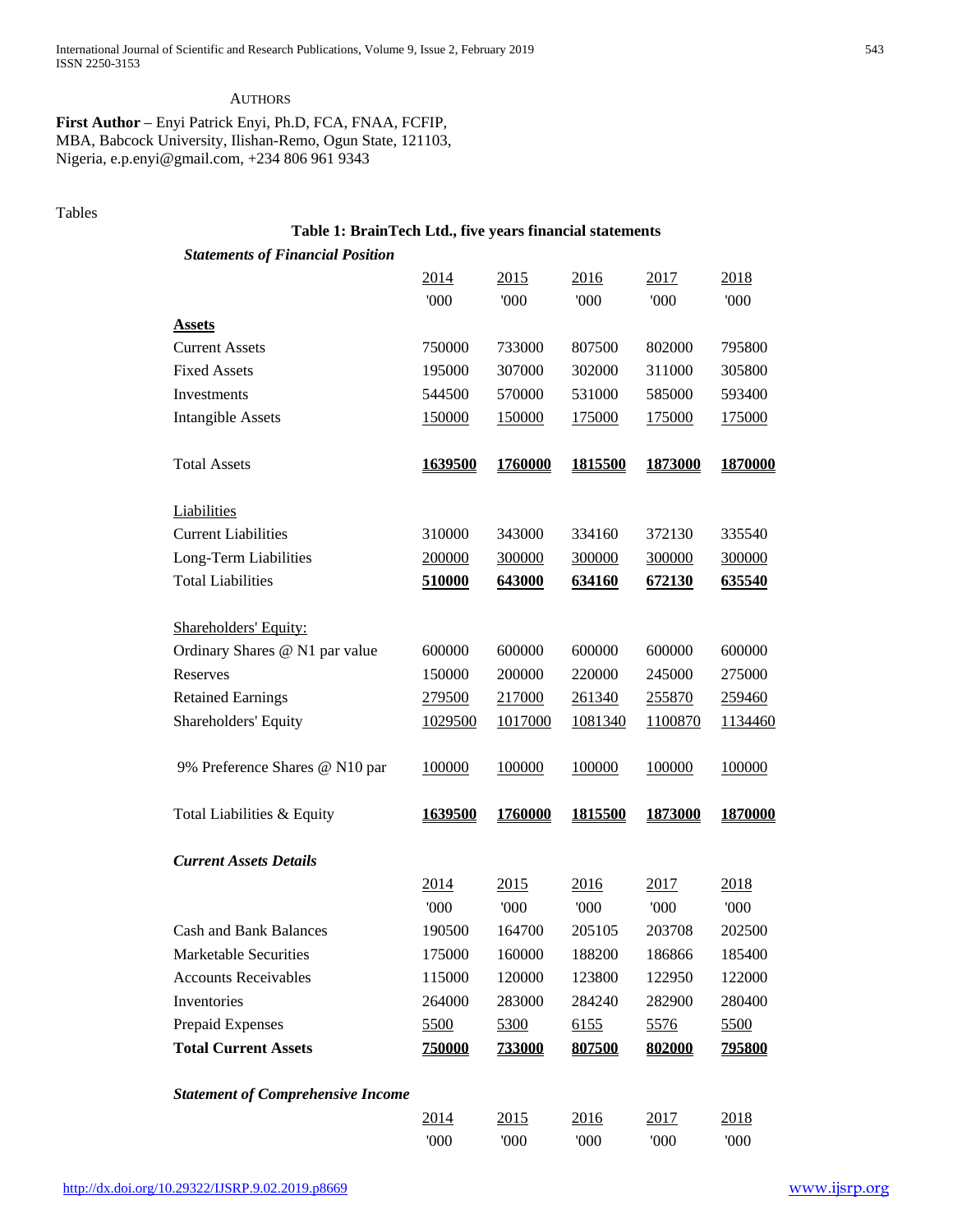International Journal of Scientific and Research Publications, Volume 9, Issue 2, February 2019 544 ISSN 2250-3153

| Turnover                              | 1798000       | 1500000       | 1835000     | 1812750       | 1905600      |
|---------------------------------------|---------------|---------------|-------------|---------------|--------------|
| <b>Cost of Goods Sold</b>             | 1243000       | 1020000       | 1137700     | 1233900       | 1345100      |
| <b>GROSS PROFIT</b>                   | 555000        | 480000        | 697300      | 578850        | 560500       |
| <b>Less</b>                           |               |               |             |               |              |
| <b>Marketing Expenses</b>             | 241000        | 197000        | 245960      | 243500        | 259200       |
| General/Administrative Expenses       | 154000        | 147400        | 158000      | 155400        | 157600       |
| <b>Total Operating Expenses</b>       | 395000        | 344400        | 403960      | 398900        | 416800       |
|                                       |               |               |             |               |              |
| OPERATING PROFIT                      | 160000        | 135600        | 293340      | 179950        | 143700       |
| Other Income                          | 8500          | 11000         | 13560       | 22000         | 87500        |
| PROFIT BEFORE INTEREST &              |               |               |             |               |              |
| <b>TAX</b>                            | 168500        | 146600        | 306900      | 201950        | 231200       |
| <b>Interest Expense</b>               | 6000          | 12000         | 18000       | 18000         | 18000        |
| PROFIT BEFORE TAX                     | 162500        | 134600        | 288900      | 183950        | 213200       |
| Income Tax<br><b>NET PROFIT</b>       | 71500         | 58100         | 115560      | 75420         | 90610        |
|                                       | 91000         | 76500         | 173340      | <u>108530</u> | 122590       |
|                                       |               |               |             |               |              |
| <b>Statement of Retained Earnings</b> |               |               |             |               |              |
|                                       | 2014<br>000   | 2015<br>000   | 2016<br>000 | 2017<br>'000  | 2018<br>'000 |
|                                       |               |               | 197000      | 261340        |              |
| Retained Earnings B/Fwd               | 187500        | 179500        |             |               | 255870       |
| Net Profit for the year               | 91000         | 76500         | 173340      | 108530        | 122590       |
| Profit for Appropriation<br>Less:     | 278500        | 256000        | 370340      | 369870        | 378460       |
| <b>Transfer to Reserves</b>           |               | 20000         | 25000       | 30000         | 10000        |
| Preference Dividends                  | 50000         |               |             |               |              |
|                                       | 9000          | 9000          | 9000        | 9000          | 9000         |
| <b>Ordinary Dividends</b>             | 40000         | 30000         | 75000       | 75000         | 100000       |
| Retained Earnings C/Fwd               | <u>179500</u> | <u>197000</u> | 261340      | 255870        | 259460       |
| <b>Income Analysis</b>                |               |               |             |               |              |
| Turnover                              | 1798000       | 1500000       | 1835000     | 1812750       | 1905600      |
| <b>Gross Profit</b>                   | 555000        | 480000        | 697300      | 578850        | 560500       |
| <b>Operating Profit</b>               | 160000        | 135600        | 293340      | 179950        | 143700       |
| Other Income                          | 8500          | 11000         | 13560       | 22000         | 87500        |
| Profit Before Interest and Tax        | 168500        | 146600        | 306900      | 201950        | 231200       |
| Profit Before Tax                     | 162500        | 134600        | 288900      | 183950        | 213200       |
| Net Profit                            | 91000         | 76500         | 173340      | 108530        | 122590       |
|                                       |               |               |             |               |              |
| <b>Standard Ratio Analysis</b>        |               |               |             |               |              |
| <b>Gross Profit Margin</b>            | 30.87         | 32.00         | 38.00       | 31.93         | 29.41        |
| <b>Operating Profit Margin</b>        | 8.90          | 9.04          | 15.99       | 9.93          | 7.54         |
| <b>Asset Turnover Ratio</b>           | 1.10          | 0.85          | 1.01        | 0.97          | 1.02         |
| Return on Capital Employed            | 5.55          | 4.50          | 9.70        | 5.88          | 6.55         |
| Return on Debt                        | 30.33         | 19.13         | 43.34       | 27.13         | 30.65        |

*Source: Enyi (2019)*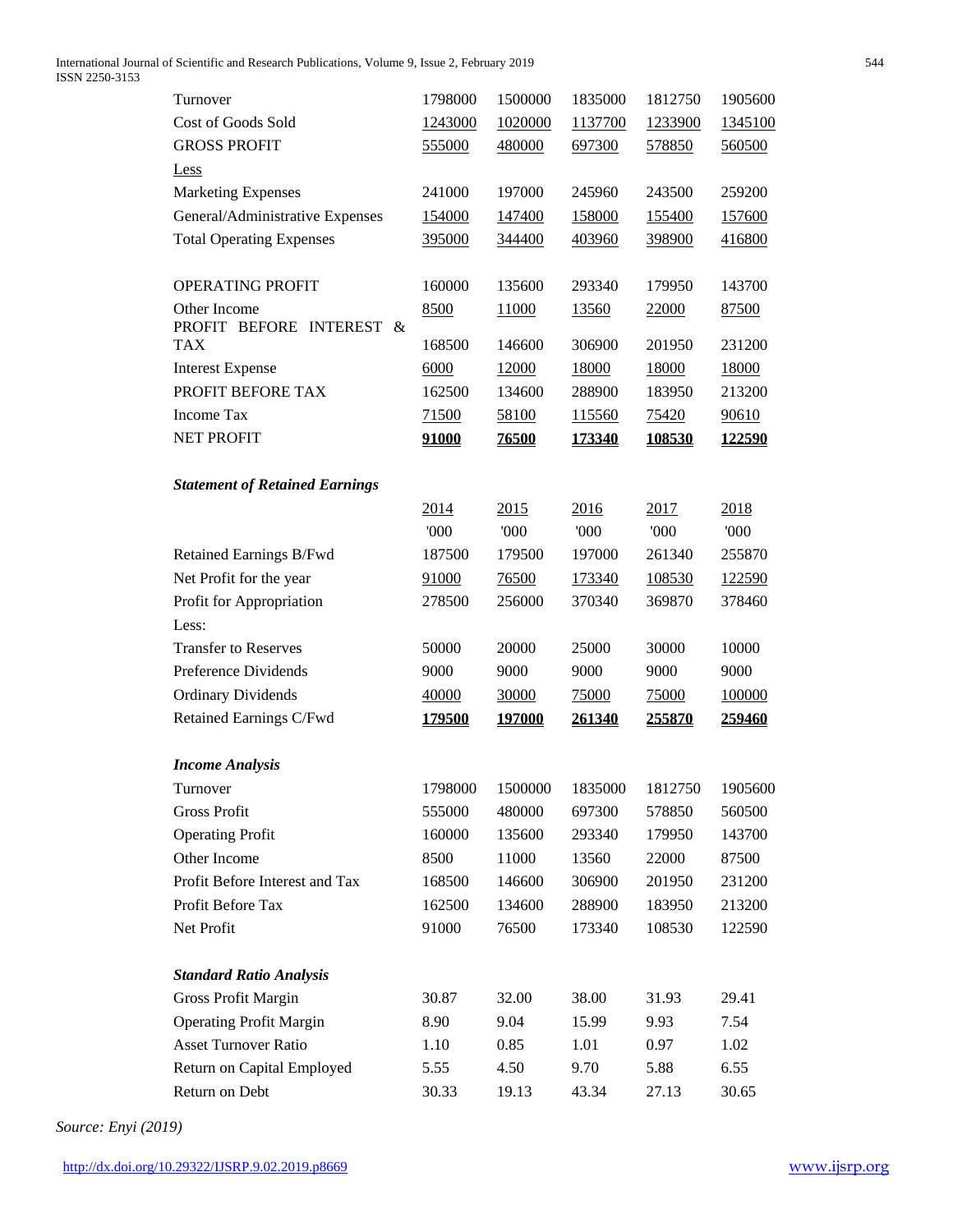|                                                             |                                   | <b>Table 2: Relational Trend Analysis</b> |      |      |                               |            |               |                            |               |               |  |
|-------------------------------------------------------------|-----------------------------------|-------------------------------------------|------|------|-------------------------------|------------|---------------|----------------------------|---------------|---------------|--|
|                                                             | <b>Transactional Relationship</b> |                                           |      |      | <b>Changes from base year</b> |            |               |                            |               |               |  |
|                                                             | 2014                              | 2015                                      | 2016 | 2017 | 2018                          | 2014       | 2015          | 2016                       | 2017          | 2018          |  |
|                                                             | $\%$                              | $\%$                                      | $\%$ | $\%$ | %                             |            |               |                            |               |               |  |
| <b>Assets</b>                                               |                                   |                                           |      |      |                               |            |               |                            |               |               |  |
| <b>Current Assets</b>                                       | 45.7                              | 41.6                                      | 44.5 | 42.8 | 42.6                          | 0.0        | $-4.1$        | $-1.3$                     | $-2.9$        | $-3.2$        |  |
| <b>Fixed Assets</b>                                         | 11.9                              | 17.4                                      | 16.6 | 16.6 | 16.4                          | 0.0        | 5.5           | 4.7                        | 4.7           | 4.5           |  |
| Investments                                                 | 33.2                              | 32.4                                      | 29.2 | 31.2 | 31.7                          | 0.0        | $-0.8$        | $-4.0$                     | $-2.0$        | $-1.5$        |  |
| <b>Intangible Assets</b>                                    | 9.1                               | 8.5                                       | 9.6  | 9.3  | 9.4                           | 0.0        | $-0.6$        | 0.5                        | 0.2           | 0.2           |  |
| <b>Assets Trend Means</b>                                   |                                   |                                           |      |      |                               | 0.0        | 0.0           | 0.0                        | 0.0           | 0.0           |  |
| <b>Liabilities</b>                                          |                                   |                                           |      |      |                               |            |               |                            |               |               |  |
| <b>Current Liabilities</b>                                  | 60.8                              | 53.3                                      | 52.7 | 55.4 | 52.8                          | 0.0        | $-7.4$        | $-8.1$                     | $-5.4$        | $-8.0$        |  |
| Long-Term Liabilities                                       | 39.2                              | 46.7                                      | 47.3 | 44.6 | 47.2                          | 0.0        | <u>7.4</u>    | 8.1                        | 5.4           | 8.0           |  |
| <b>Liabilities Trend Means</b>                              |                                   |                                           |      |      |                               | 0.0        | 0.0           | 0.0                        | 0.0           | 0.0           |  |
|                                                             |                                   |                                           |      |      |                               |            |               |                            |               |               |  |
| <b>Shareholders' Equity:</b><br>Ordinary Shares @ N1        | 58.3                              | 59.0                                      | 55.5 | 54.5 | 52.9                          | 0.0        | 0.7           | $-2.8$                     | $-3.8$        | $-5.4$        |  |
| Reserves                                                    | 14.6                              | 19.7                                      | 20.3 | 22.3 | 24.2                          | 0.0        | 5.1           | 5.8                        | 7.7           | 9.7           |  |
|                                                             | 27.1                              | 21.3                                      | 24.2 | 23.2 |                               |            |               |                            |               |               |  |
| <b>Retained Earnings</b><br><b>Equity Trend Means</b>       |                                   |                                           |      |      | 22.9                          | 0.0<br>0.0 | $-5.8$<br>0.0 | $-3.0$<br>0.0              | $-3.9$<br>0.0 | $-4.3$<br>0.0 |  |
| <b>Current Assets Details</b>                               |                                   |                                           |      |      |                               |            |               |                            |               |               |  |
|                                                             |                                   |                                           |      |      |                               |            |               |                            |               |               |  |
| Cash & Bank Balances                                        | 25.4                              | 22.5                                      | 25.4 | 25.4 | 25.4                          | 0.0        | $-2.9$        | 0.0                        | 0.0           | 0.0           |  |
| <b>Marketable Securities</b>                                | 23.3                              | 21.8                                      | 23.3 | 23.3 | 23.3                          | 0.0        | $-1.5$        | 0.0                        | 0.0           | 0.0           |  |
| <b>Accounts Receivables</b>                                 | 15.3                              | 16.4                                      | 15.3 | 15.3 | 15.3                          | 0.0        | 1.0           | 0.0                        | 0.0           | 0.0           |  |
| Inventories                                                 | 35.2                              | 38.6                                      | 35.2 | 35.3 | 35.2                          | 0.0        | 3.4           | 0.0                        | 0.1           | 0.0           |  |
| Prepaid Expenses<br><b>CA Trend Means</b>                   | 0.7                               | 0.7                                       | 0.8  | 0.7  | 0.7                           | 0.0        | 0.0           | 0.0                        | 0.0           | 0.0           |  |
|                                                             |                                   |                                           |      |      |                               | 0.0        | 0.0           | 0.0                        | 0.0           | 0.0           |  |
| <b>P&amp;L Expense Analysis</b>                             |                                   |                                           |      |      |                               |            |               |                            |               |               |  |
| Cost of Goods Sold                                          | 69.1                              | 68.0                                      | 62.0 | 68.1 | 70.6                          | 0.0        | $-1.1$        | $-7.1$                     | $-1.1$        | 1.5           |  |
| <b>Admin Costs Analysis</b>                                 |                                   |                                           |      |      |                               |            |               |                            |               |               |  |
| <b>Marketing Expenses</b>                                   | 13.4                              | 13.1                                      | 13.4 | 13.4 | 13.6                          | 0.0        | $-0.3$        | 0.0                        | 0.0           | 0.2           |  |
| General/Admin Costs                                         | 8.6                               | 9.8                                       | 8.6  | 8.6  | 8.3                           | 0.0        | 1.3           | 0.0                        | 0.0           | $-0.2$        |  |
| <b>Admin</b><br><b>Cost</b><br><b>Trend</b><br><b>Means</b> |                                   |                                           |      |      |                               | 0.0        | 10            | $\underline{\mathbf{0.0}}$ | 0.0           | 0.0           |  |
|                                                             |                                   |                                           |      |      |                               |            |               |                            |               |               |  |
| <b>Interest Expense</b>                                     | 0.3                               | 0.8                                       | 1.0  | 1.0  | 0.9                           | 0.0        | 0.5           | 0.6                        | 0.7           | 0.6           |  |
| Income Tax                                                  | 4.0                               | 3.9                                       | 6.3  | 4.2  | 4.8                           | $0.0\,$    | $-0.1$        | 2.3                        | $0.2\,$       | $0.8\,$       |  |
| <b>Income Analysis</b>                                      |                                   |                                           |      |      |                               |            |               |                            |               |               |  |
| Turnover                                                    | 0.0                               | $-16.6$                                   | 2.1  | 0.8  | 6.0                           | 0.0        | $-16.6$       | 2.1                        | 0.8           | 6.0           |  |
| Gross Profit                                                | 30.9                              | 32.0                                      | 38.0 | 31.9 | 29.4                          | $0.0\,$    | 1.1           | 7.1                        | 1.1           | $-1.5$        |  |
|                                                             |                                   |                                           |      |      |                               |            |               |                            |               |               |  |